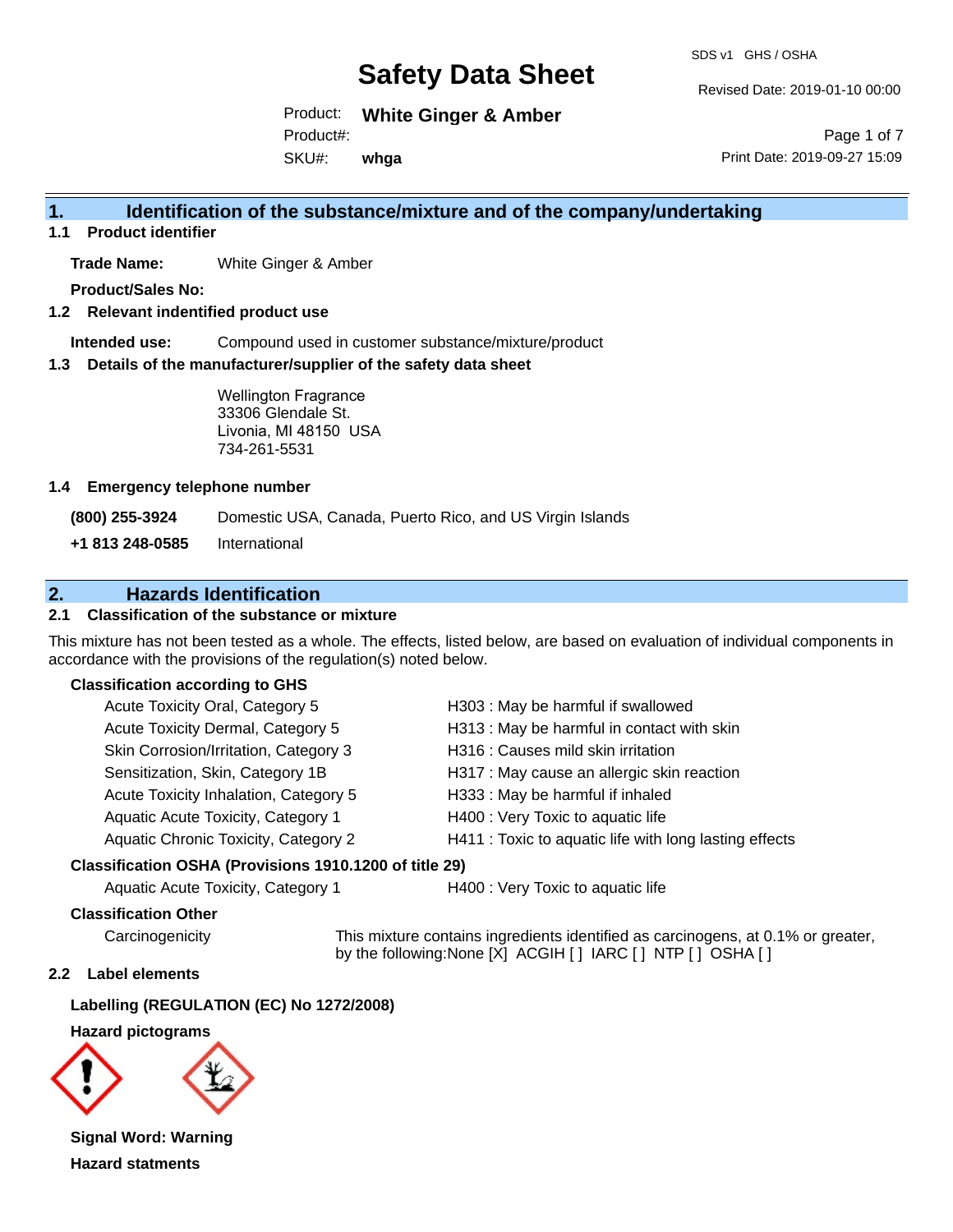#### SDS v1 GHS / OSHA

# **Safety Data Sheet**

Revised Date: 2019-01-10 00:00

Print Date: 2019-09-27 15:09

Page 2 of 7

Product: **White Ginger & Amber** SKU#: Product#: **whga**

| H303                            | May be harmful if swallowed                                             |  |  |
|---------------------------------|-------------------------------------------------------------------------|--|--|
| H313                            | May be harmful in contact with skin                                     |  |  |
| H316                            | Causes mild skin irritation                                             |  |  |
| H317                            | May cause an allergic skin reaction                                     |  |  |
| H333                            | May be harmful if inhaled                                               |  |  |
| H400                            | Very Toxic to aquatic life                                              |  |  |
| H411                            | Toxic to aquatic life with long lasting effects                         |  |  |
| <b>Precautionary Statements</b> |                                                                         |  |  |
| <b>Prevention:</b>              |                                                                         |  |  |
| P <sub>272</sub>                | Contaminated work clothing should not be allowed out of the workplace   |  |  |
| P <sub>273</sub>                | Avoid release to the environment                                        |  |  |
| <b>Response:</b>                |                                                                         |  |  |
| $P302 + P352$                   | IF ON SKIN: Wash with soap and water                                    |  |  |
| $P304 + P312$                   | IF INHALED: Call a POISON CENTER or doctor/physician if you feel unwell |  |  |
| P312                            | Call a POISON CENTER or doctor/physician if you feel unwell             |  |  |
| $P333 + P313$                   | If skin irritation or a rash occurs: Get medical advice/attention       |  |  |
| P363                            | Wash contaminated clothing before reuse                                 |  |  |
| P391                            | <b>Collect Spillage</b>                                                 |  |  |
| 2.3<br><b>Other Hazards</b>     |                                                                         |  |  |

**no data available**

# **3. Composition/Information on Ingredients**

#### **3.1 Mixtures**

This product is a complex mixture of ingredients, which contains among others the following substance(s), presenting a health or environmental hazard within the meaning of the UN Globally Harmonized System of Classification and Labeling of Chemicals (GHS):

| CAS#<br>Ingredient                                       | EC#       | Conc.<br>Range | <b>GHS Classification</b>    |  |
|----------------------------------------------------------|-----------|----------------|------------------------------|--|
| 1222-05-5                                                | 214-946-9 | $20 - 30 \%$   | H316; H400; H410             |  |
| Hexamethylindanopyran                                    |           |                |                              |  |
| $101 - 86 - 0$                                           | 202-983-3 | $5 - 10 \%$    | H303; H316; H317; H400; H411 |  |
| Hexyl cinnamaldehyde                                     |           |                |                              |  |
| 66068-84-6                                               | 266-100-3 | $5 - 10 \%$    | H315; H401; H411             |  |
| Isocamphenyl cyclohexanol (mixed isomers)                |           |                |                              |  |
| See Section 16 for full text of GHS classification codes |           |                |                              |  |

See Section 16 for full text of GHS classification codes which where not shown in section 2

Total Hydrocarbon Content (%  $w/w$ ) = 0.04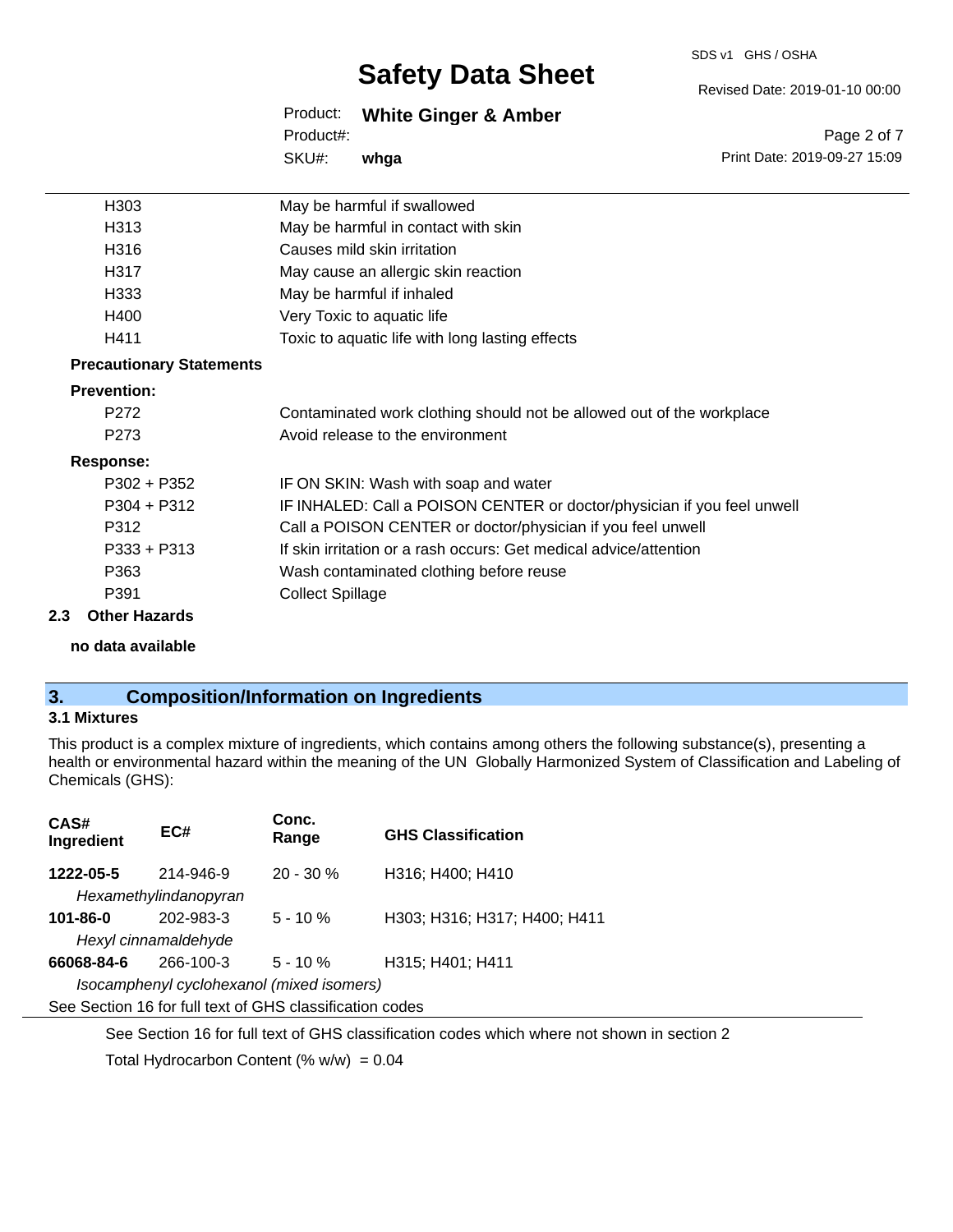SDS v1 GHS / OSHA

Revised Date: 2019-01-10 00:00

Product: **White Ginger & Amber**

Product#:

SKU#: **whga**

Page 3 of 7 Print Date: 2019-09-27 15:09

| <b>First Aid Measures</b><br>$\overline{4}$ .                                     |                                                                                                               |  |  |
|-----------------------------------------------------------------------------------|---------------------------------------------------------------------------------------------------------------|--|--|
| <b>Description of first aid measures</b><br>4.1                                   |                                                                                                               |  |  |
| Inhalation:                                                                       | Remove from exposure site to fresh air and keep at rest.<br>Obtain medical advice.                            |  |  |
| Eye Exposure:                                                                     | Flush immediately with water for at least 15 minutes.<br>Contact physician if symptoms persist.               |  |  |
| <b>Skin Exposure:</b>                                                             | Remove contaminated clothes. Wash thoroughly with water (and soap).<br>Contact physician if symptoms persist. |  |  |
| Ingestion:                                                                        | Rinse mouth with water and obtain medical advice.                                                             |  |  |
| Most important symptoms and effects, both acute and delayed<br>4.2                |                                                                                                               |  |  |
| Symptoms:                                                                         | no data available                                                                                             |  |  |
| <b>Risks:</b>                                                                     | Refer to Section 2.2 "Hazard Statements"                                                                      |  |  |
| Indication of any immediate medical attention and special treatment needed<br>4.3 |                                                                                                               |  |  |
| Treatment:                                                                        | Refer to Section 2.2 "Response"                                                                               |  |  |
|                                                                                   |                                                                                                               |  |  |
| 5.<br><b>Fire-Fighting measures</b>                                               |                                                                                                               |  |  |
| <b>Extinguishing media</b><br>5.1                                                 |                                                                                                               |  |  |
| Suitable:                                                                         | Carbon dioxide (CO2), Dry chemical, Foam                                                                      |  |  |
| <b>Unsuitable</b>                                                                 | Do not use a direct water jet on burning material                                                             |  |  |
| Special hazards arising from the substance or mixture<br>5.2                      |                                                                                                               |  |  |
| During fire fighting:                                                             | Water may be ineffective                                                                                      |  |  |
| <b>Advice for firefighters</b><br>5.3                                             |                                                                                                               |  |  |
| <b>Further information:</b>                                                       | Standard procedure for chemical fires                                                                         |  |  |
|                                                                                   |                                                                                                               |  |  |

### **6. Accidental Release Measures**

#### **6.1 Personal precautions, protective equipment and emergency procedures**

Avoid inhalation and contact with skin and eyes. A self-contained breathing apparatus is recommended in case of a major spill.

#### **6.2 Environmental precautions**

Keep away from drains, soil, and surface and groundwater.

### **6.3 Methods and materials for containment and cleaning up**

Clean up spillage promptly. Remove ignition sources. Provide adequate ventilation. Avoid excessive inhalation of vapors. Gross spillages should be contained by use of sand or inert powder and disposed of according to the local regulations.

#### **6.4 Reference to other sections**

Not Applicable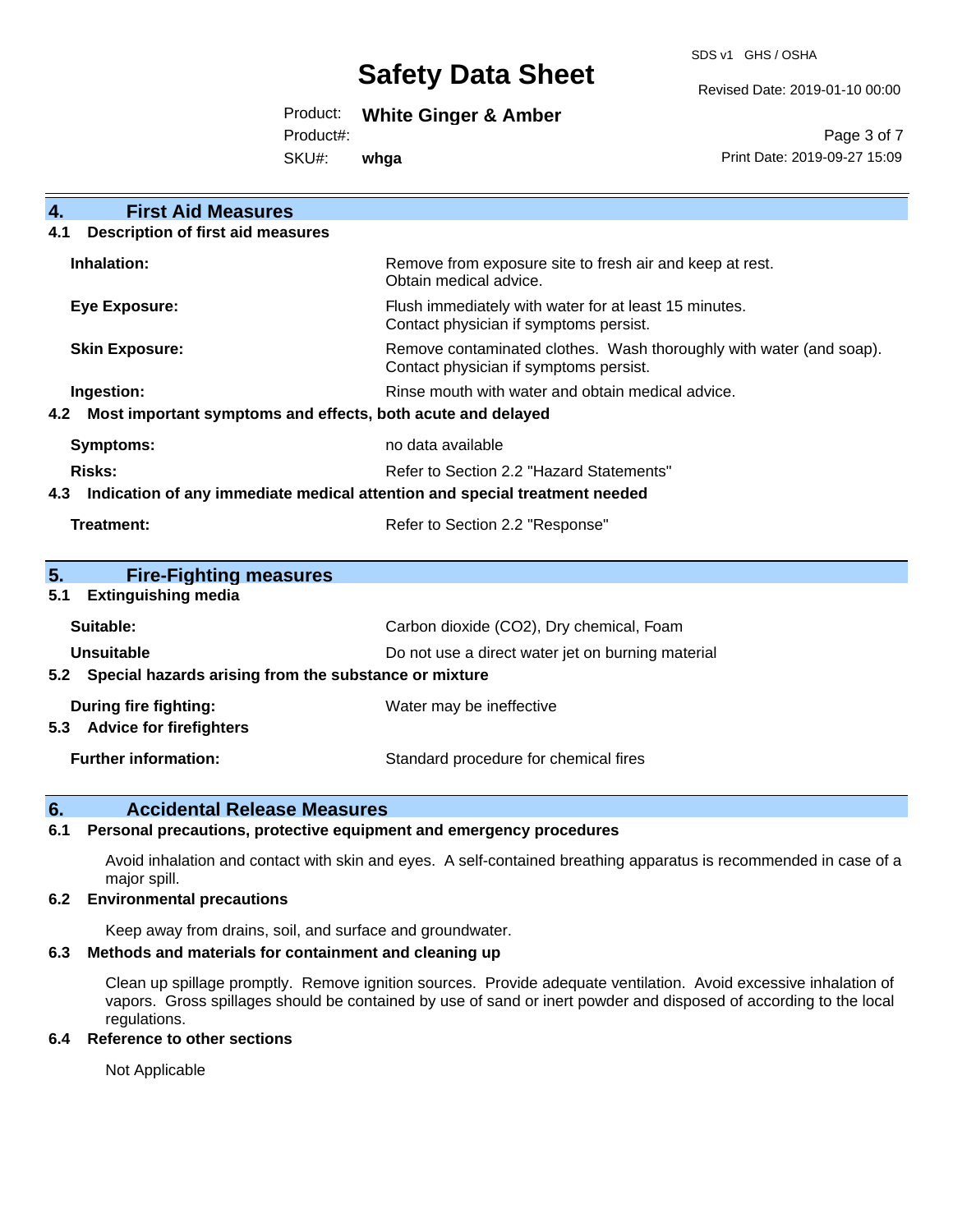Revised Date: 2019-01-10 00:00

Product: **White Ginger & Amber** SKU#: Product#: **whga**

Page 4 of 7 Print Date: 2019-09-27 15:09

# **7. Handling and Storage**

#### **7.1 Precautions for safe handling**

Apply according to good manufacturing and industrial hygiene practices with proper ventilation. Do not drink, eat or smoke while handling. Respect good personal hygiene.

#### **7.2 Conditions for safe storage, including any incompatibilities**

Store in a cool, dry and ventilated area away from heat sources and protected from light in tightly closed original container. Avoid uncoated metal container. Keep air contact to a minimum.

#### **7.3 Specific end uses**

No information available

#### **8. Exposure Controls/Personal Protection**

**8.1 Control parameters**

| <b>Exposure Limits:</b>                               | Contains no substances with occupational exposure limit values.                                                                          |  |  |
|-------------------------------------------------------|------------------------------------------------------------------------------------------------------------------------------------------|--|--|
| <b>Engineering Controls:</b>                          | Use local exhaust as needed.                                                                                                             |  |  |
| 8.2 Exposure controls - Personal protective equipment |                                                                                                                                          |  |  |
| Eye protection:                                       | Tightly sealed goggles, face shield, or safety glasses with brow guards and side shields, etc.<br>as may be appropriate for the exposure |  |  |
| <b>Respiratory protection:</b>                        | Avoid excessive inhalation of concentrated vapors. Apply local ventilation where appropriate.                                            |  |  |
| <b>Skin protection:</b>                               | Avoid Skin contact. Use chemically resistant gloves as needed.                                                                           |  |  |

### **9. Physical and Chemical Properties**

#### **9.1 Information on basic physical and chemical properties**

| Appearance:                  | Liquid                             |
|------------------------------|------------------------------------|
| Odor:                        | Conforms to Standard               |
| Color:                       | Colorless to Nearly Colorless (G0) |
| <b>Viscosity:</b>            | Liquid                             |
| <b>Freezing Point:</b>       | Not determined                     |
| <b>Boiling Point:</b>        | Not determined                     |
| <b>Melting Point:</b>        | Not determined                     |
| <b>Flashpoint (CCCFP):</b>   | >200 F (93.33 C)                   |
| <b>Auto flammability:</b>    | Not determined                     |
| <b>Explosive Properties:</b> | None Expected                      |
| <b>Oxidizing properties:</b> | None Expected                      |
| Vapor Pressure (mmHg@20 C):  | 0.0014                             |
| %VOC:                        | 0.00                               |
| Specific Gravity @ 25 C:     | 0.9420                             |
| Density @ 25 C:              | 0.9390                             |
| Refractive Index @ 20 C:     | 1.4820                             |
| Soluble in:                  | Oil                                |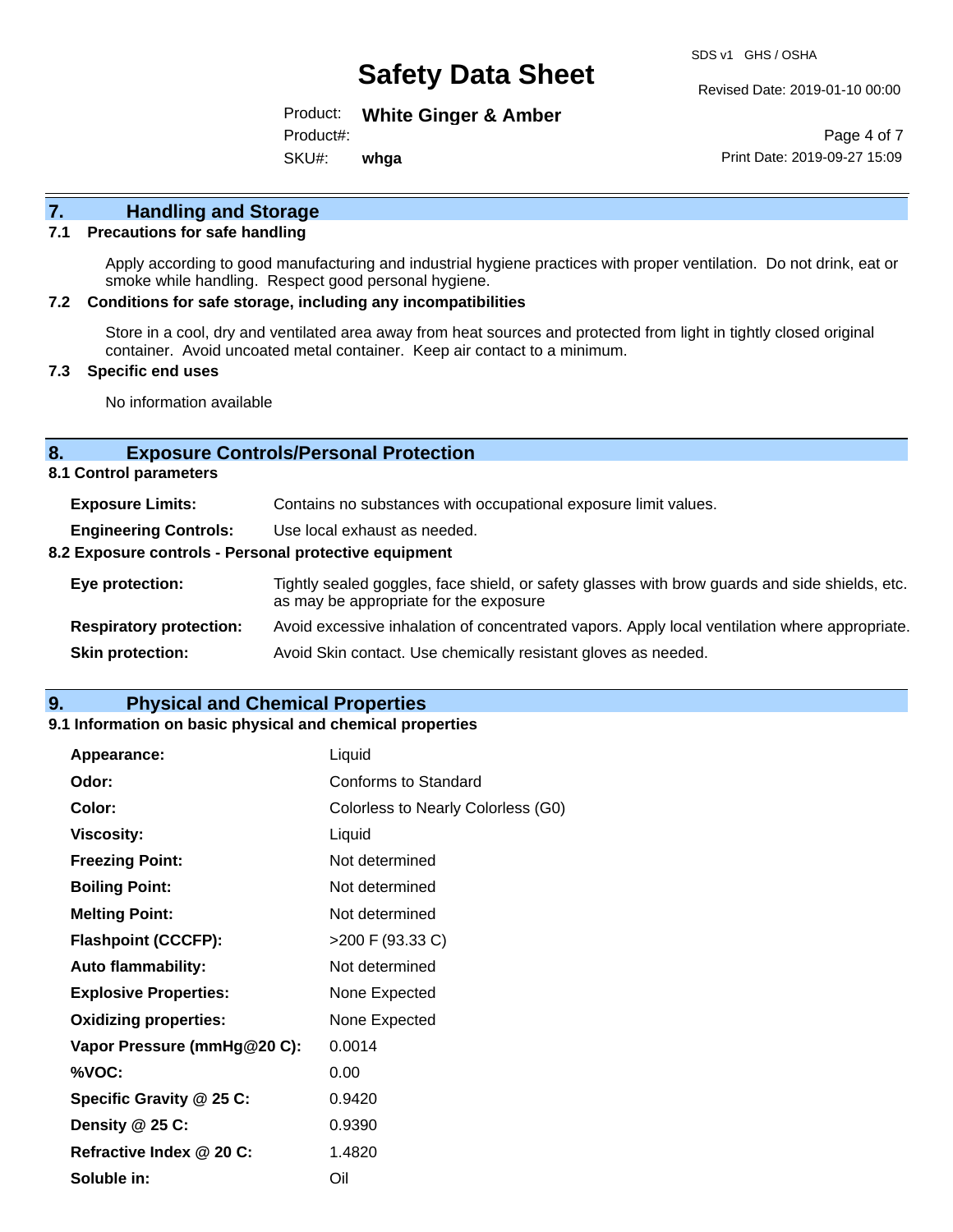Revised Date: 2019-01-10 00:00

Product: **White Ginger & Amber** Product#:

SKU#: **whga**

Page 5 of 7 Print Date: 2019-09-27 15:09

# **10. Stability and Reactivity**

| 10.1 Reactivity                         | None                                               |
|-----------------------------------------|----------------------------------------------------|
| <b>10.2 Chemical stability</b>          | Stable                                             |
| 10.3 Possibility of hazardous reactions | None known                                         |
| <b>10.4 Conditions to avoid</b>         | None known                                         |
| 10.5 Incompatible materials             | Strong oxidizing agents, strong acids, and alkalis |
| 10.6 Hazardous decomposition products   | None known                                         |

# **11. Toxicological Information**

### **11.1 Toxicological Effects**

Acute Toxicity Estimates (ATEs) based on the individual Ingredient Toxicity Data utilizing the "Additivity Formula"

| Acute toxicity - Oral - (Rat) mg/kg                | (LD50: 4833.4951) May be harmful if swallowed            |
|----------------------------------------------------|----------------------------------------------------------|
| Acute toxicity - Dermal - (Rabbit) mg/kg           | (LD50: 4577.3148) May be harmful in contact with skin    |
| Acute toxicity - Inhalation - (Rat) mg/L/4hr       | (LD50: 35.1305) May be harmful if inhaled                |
| <b>Skin corrosion / irritation</b>                 | May be harmful if inhaled                                |
| Serious eye damage / irritation                    | Not classified - the classification criteria are not met |
| <b>Respiratory sensitization</b>                   | Not classified - the classification criteria are not met |
| <b>Skin sensitization</b>                          | May cause an allergic skin reaction                      |
| <b>Germ cell mutagenicity</b>                      | Not classified - the classification criteria are not met |
| Carcinogenicity                                    | Not classified - the classification criteria are not met |
| <b>Reproductive toxicity</b>                       | Not classified - the classification criteria are not met |
| Specific target organ toxicity - single exposure   | Not classified - the classification criteria are not met |
| Specific target organ toxicity - repeated exposure | Not classified - the classification criteria are not met |
| <b>Aspiration hazard</b>                           | Not classified - the classification criteria are not met |

# **12. Ecological Information**

| <b>12.1 Toxicity</b>               |                                                 |
|------------------------------------|-------------------------------------------------|
| <b>Acute acquatic toxicity</b>     | Very Toxic to aquatic life                      |
| <b>Chronic acquatic toxicity</b>   | Toxic to aquatic life with long lasting effects |
| <b>Toxicity Data on soil</b>       | no data available                               |
| <b>Toxicity on other organisms</b> | no data available                               |
| 12.2 Persistence and degradability | no data available                               |
| 12.3 Bioaccumulative potential     | no data available                               |
| 12.4 Mobility in soil              | no data available                               |
| 12.5 Other adverse effects         | no data available                               |
|                                    |                                                 |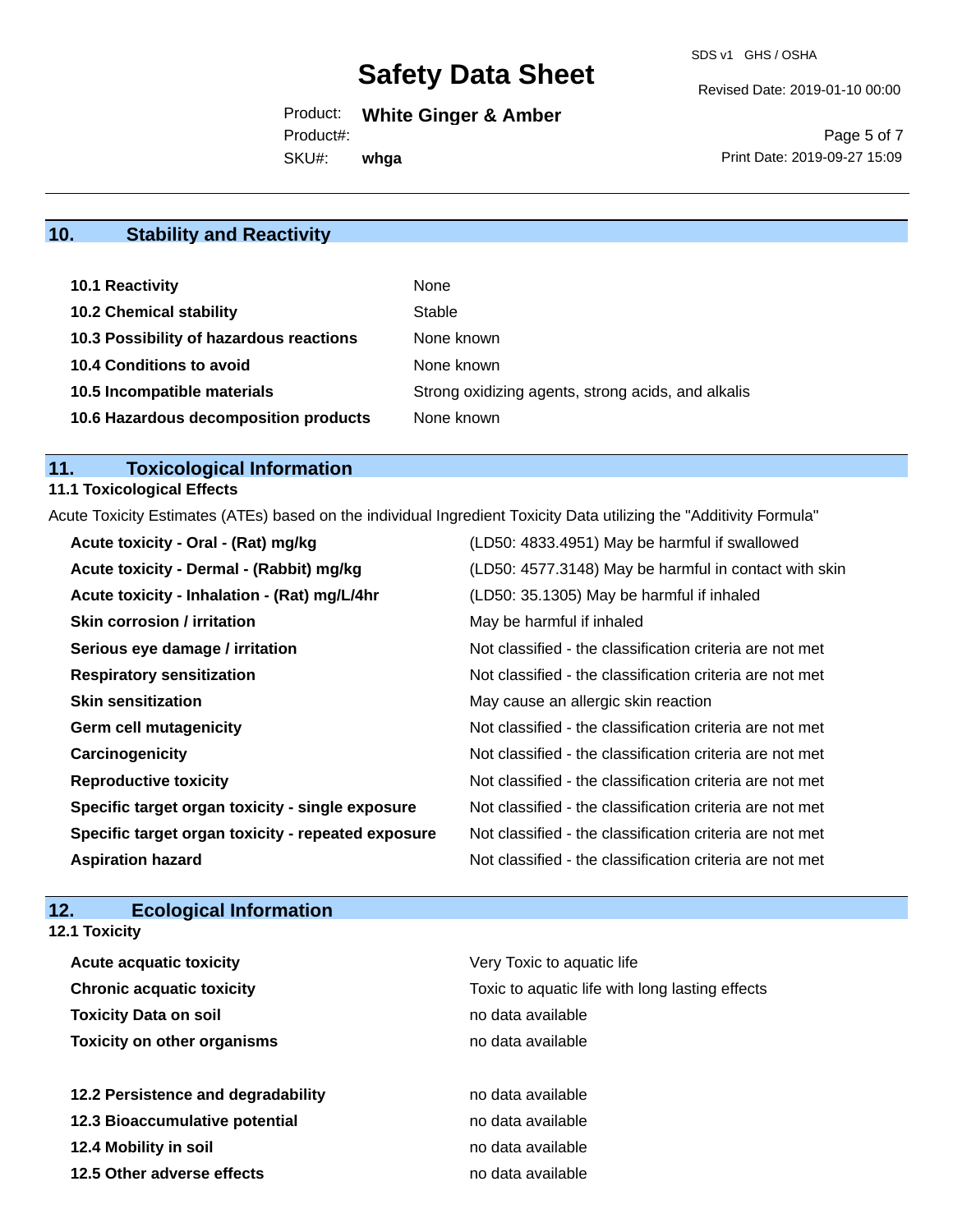Revised Date: 2019-01-10 00:00

Product: **White Ginger & Amber**

Product#:

SKU#: **whga**

Page 6 of 7 Print Date: 2019-09-27 15:09

### **13. Disposal Conditions**

#### **13.1 Waste treatment methods**

Do not allow product to reach sewage systems. Dispose of in accordance with all local and national regulations. Send to a licensed waste management company.The product should not be allowed to enter drains, water courses or the soil. Do not contaminate ponds, waterways or ditches with chemical or used container.

# **14. Transport Information**

| <b>Marine Pollutant</b>                                                 | Yes. Ingredient of greatest environmental impact:<br>1222-05-5 : (20 - 30 %) : Hexamethylindanopyran |                     |                                     |                                                              |               |
|-------------------------------------------------------------------------|------------------------------------------------------------------------------------------------------|---------------------|-------------------------------------|--------------------------------------------------------------|---------------|
| Regulator                                                               |                                                                                                      | <b>Class</b>        | <b>Pack Group</b>                   | <b>Sub Risk</b>                                              | UN-nr.        |
| U.S. DOT (Non-Bulk)                                                     |                                                                                                      |                     | Not Regulated - Not Dangerous Goods |                                                              |               |
| <b>Chemicals NOI</b>                                                    |                                                                                                      |                     |                                     |                                                              |               |
| <b>ADR/RID (International Road/Rail)</b>                                |                                                                                                      |                     |                                     |                                                              |               |
| <b>Environmentally Hazardous</b><br>Substance, Liquid, n.o.s.           | 9                                                                                                    |                     | $\mathbf{III}$                      |                                                              | <b>UN3082</b> |
| <b>IATA (Air Cargo)</b>                                                 |                                                                                                      |                     |                                     |                                                              |               |
| <b>Environmentally Hazardous</b><br>Substance, Liquid, n.o.s.           | 9                                                                                                    |                     | $\mathbf{III}$                      |                                                              | <b>UN3082</b> |
| IMDG (Sea)                                                              |                                                                                                      |                     |                                     |                                                              |               |
| <b>Environmentally Hazardous</b><br>Substance, Liquid, n.o.s.           | 9                                                                                                    |                     | III                                 |                                                              | <b>UN3082</b> |
| <b>Regulatory Information</b><br>15.<br><b>U.S. Federal Regulations</b> |                                                                                                      |                     |                                     |                                                              |               |
| <b>TSCA (Toxic Substance Control Act)</b>                               |                                                                                                      |                     |                                     | All components of the substance/mixture are listed or exempt |               |
| 40 CFR(EPCRA, SARA, CERCLA and CAA)<br><b>U.S. State Regulations</b>    |                                                                                                      |                     |                                     | This product contains NO components of concern.              |               |
| <b>California Proposition 65 Warning</b><br><b>Canadian Regulations</b> |                                                                                                      | No Warning required |                                     |                                                              |               |
| <b>DSL</b>                                                              |                                                                                                      |                     |                                     | 100.00% of the components are listed or exempt.              |               |

# **16. Other Information**

| GHS H-Statements referred to under section 3 and not listed in section 2                       |                                         |  |  |
|------------------------------------------------------------------------------------------------|-----------------------------------------|--|--|
| H315 : Causes skin irritation                                                                  | H401 : Toxic to aquatic life            |  |  |
| H410 : Very toxic to aquatic life with long lasting effects                                    |                                         |  |  |
| <b>Total Fractional Values</b>                                                                 |                                         |  |  |
| <b>Risk</b><br>(TFV)                                                                           | (TFV) Risk                              |  |  |
| (97.96) Aquatic Chronic Toxicity, Category 3<br>(142.33) Acute Toxicity Inhalation, Category 5 |                                         |  |  |
| (9.80) Aquatic Chronic Toxicity, Category 2                                                    | (8.87) Sensitization, Skin, Category 1B |  |  |
|                                                                                                |                                         |  |  |